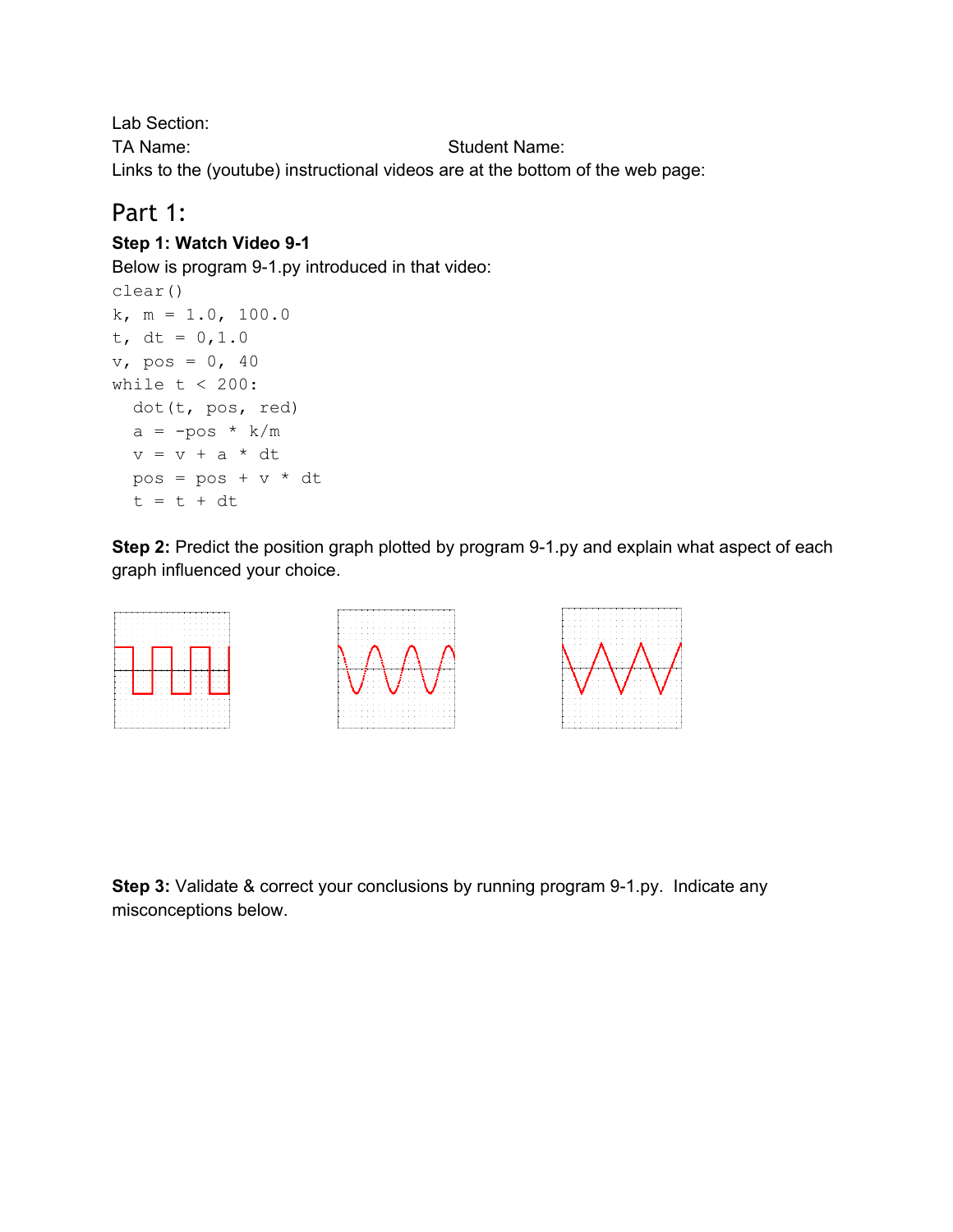## Part 2: **Step 1: Watch Video 92**

**Step 2:** Examining the relationship between initial position (with velocity equal to zero) and amplitude and period for harmonic motion.

To examine this relationship, modify program 9-1.py to correspond to the initial conditions from the table below and read the plot to determine (approximate) amplitude and period. be sure to indicate units for each result.

| Initial position | Initial velocity  | Amplitude<br>(from plot) | Period<br>(from plot) |
|------------------|-------------------|--------------------------|-----------------------|
| 40 m             | $0 \text{ m/s}$   |                          |                       |
| $-40m$           | $0 \text{ m/s}$   |                          |                       |
| 80 m             | $0 \, \text{m/s}$ |                          |                       |

Conclusions: What does the table above indicate is the relationship between…

- initial position and amplitude?
	- Musical notes correspond to particular frequencies and loudness corresponds to amplitude. A guitar string is effectively a spring with mass that is used to play a particular note. Given the phenomena you observed, would you expect a guitar's string's note to change depending on how hard it is plucked (and why)?
- initial position and period?

**Step 3:** The "resonant frequency" of a harmonic motion is the number of complete cycles that occur within a second. The units are called "Hertz", and abbreviated Hz. For example, if a sinusoid has a period of 0.2s, its frequency is 5Hz because 5 cycles \* 0.2s = 1s. Compute the "resonant frequency" for the system we are examining.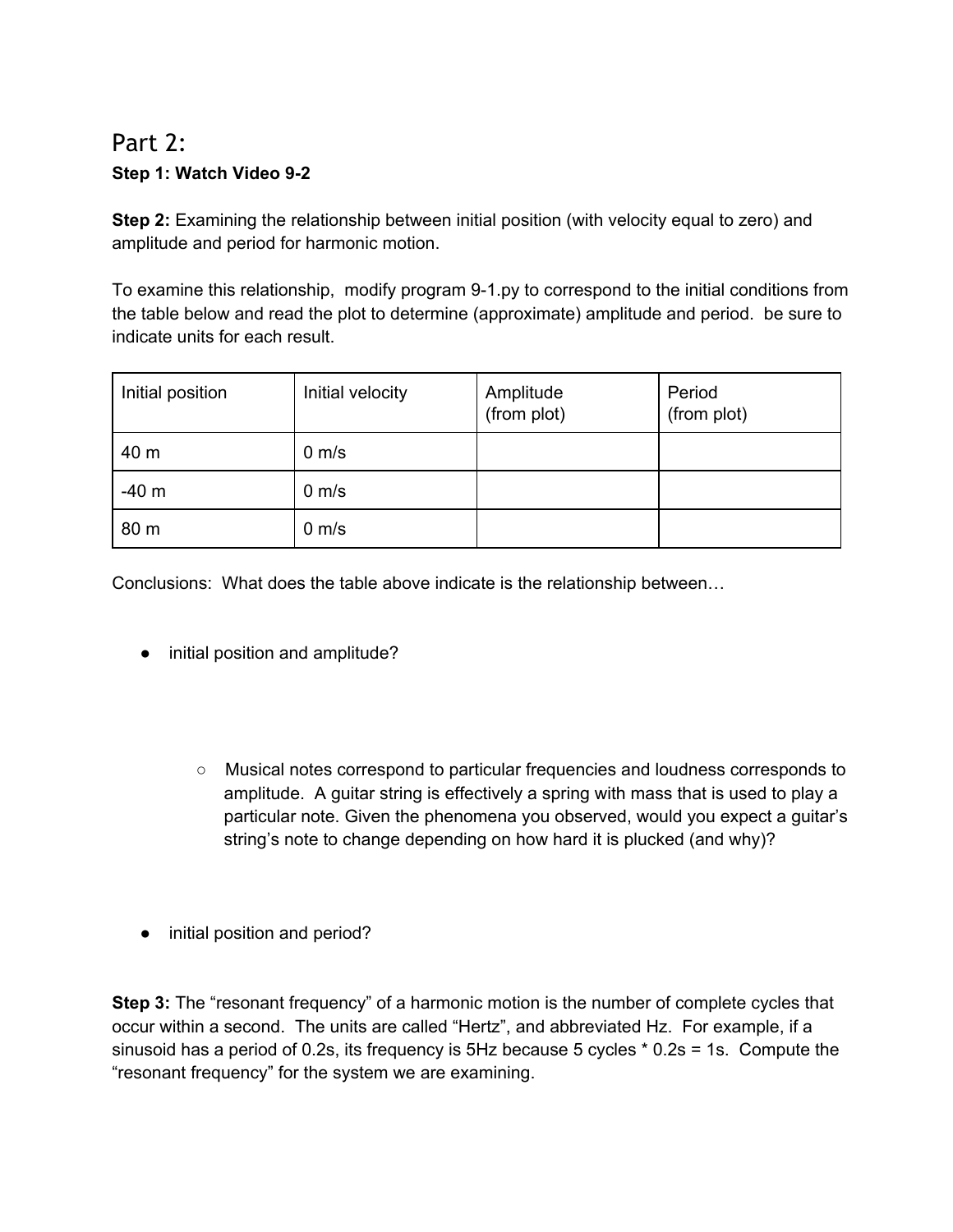#### Part 3:

**Step 1: Watch video 9-3** 

Below is the contents of program 9\_2.py which plots both position and velocity

```
clear()
k, m = 1.0, 100.0
t, dt = 0, 1.0v<sub>r</sub> pos = 0, 40
while t < 200:
  dot(t, pos, red)
  dot(t, v*10, blue)
  a = -pos * k/mv = v + a * dtpos = pos + v * dtt = t + dt
```
**Step 2:** The relationship between velocity and position

Analyze the following plots and predict which is the correct depiction of position and velocity generated by program 9\_2.py. Circle your selection and indicate for each of the 4 plots why you selected (or did not select) it.









**Step 3:** Validate your prediction from Step 2 by running program 9\_2.py. If you predicted incorrectly, please indicate your likely misconception below.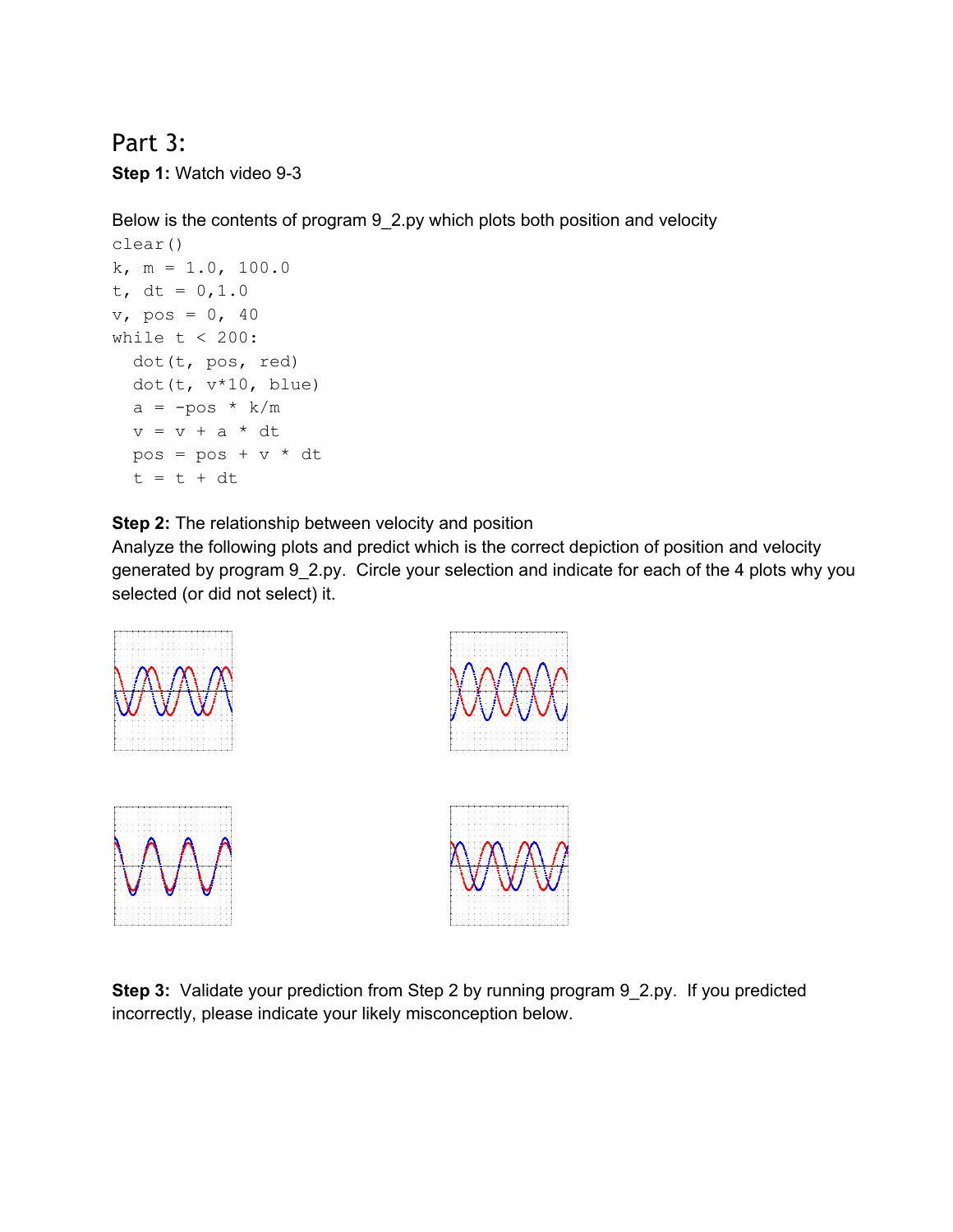**Step 4:** Analyze the (correct) plot:

- What is the amplitude and period (include units) for the velocity plot.
- When position is a minimum:
	- What is the velocity?
	- Is it increasing or decreasing?
	- Why?
- When position is a maximum::
	- What is the velocity?
	- Is it increasing or decreasing?
	- Why?
- When velocity is a minimum:
	- What is the position?
	- Is it increasing or decreasing?
	- Why?
- When velocity is a maximum::
	- What is the position?
	- Is it increasing or decreasing?
	- Why?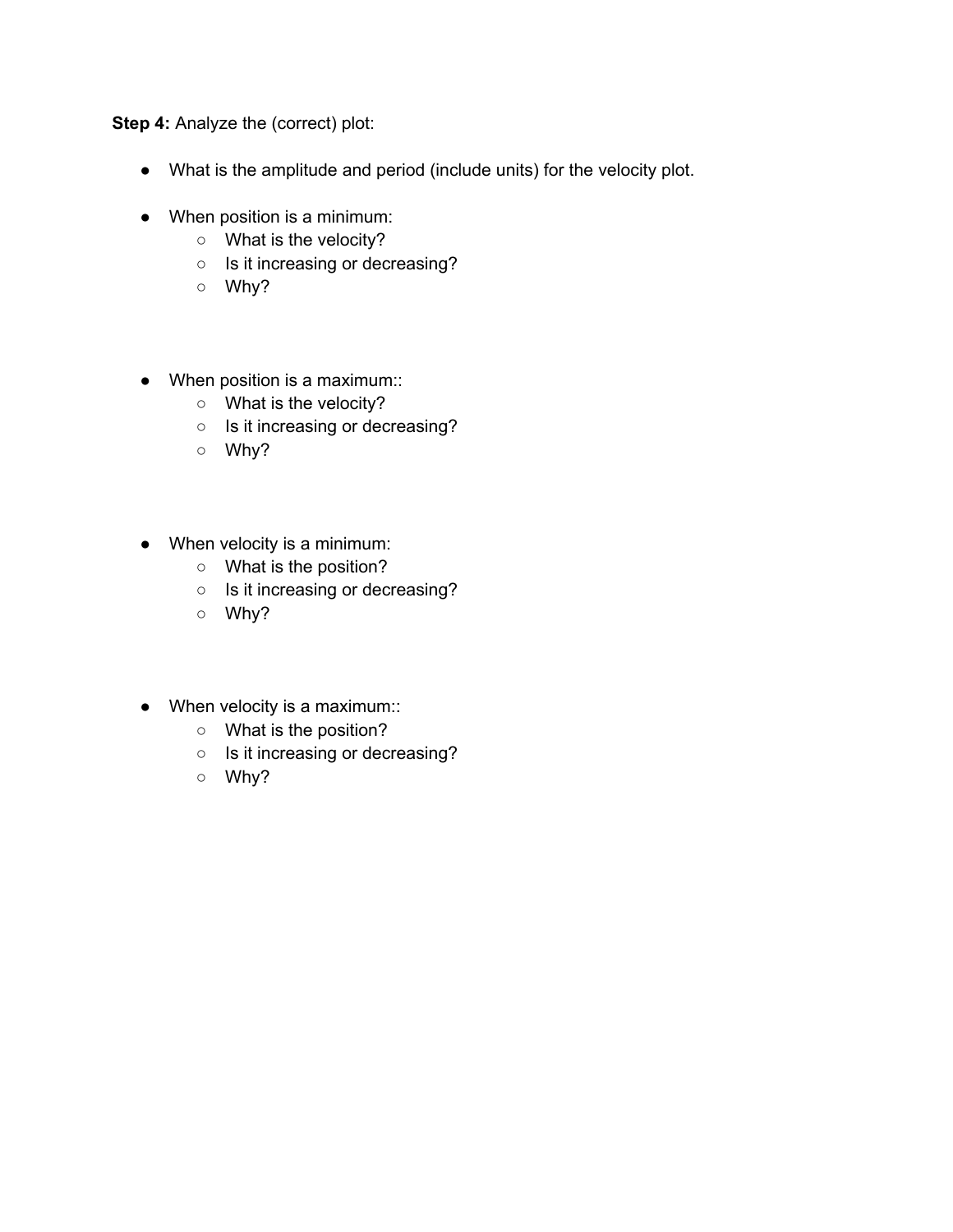**Step 5:** Determining the effect of increasing mass or spring constant.

Modify program 9\_2.py to qualitatively determine the result of doubling mass, spring constant, or both upon the relative amplitude of the velocity to position, period, and frequency.

| Init Pos | Init V            | Mass   | K       | Pos<br>amplitude | V<br>amplitude | Period | Freq. |
|----------|-------------------|--------|---------|------------------|----------------|--------|-------|
| 40 m     | $0 \, \text{m/s}$ | 100 kg | $1$ N/m |                  |                |        |       |
| 40 m     | $0 \text{ m/s}$   | 200 kg | $1$ N/m |                  |                |        |       |
| 40 m     | $0 \text{ m/s}$   | 100 kg | $2$ N/m |                  |                |        |       |
| 40 m     | $0 \, \text{m/s}$ | 200 kg | $2$ N/m |                  |                |        |       |

Circle the correct answer and conjecture why:

When only mass is doubled:

- V amplitude increases / stays the same / decreases
- Period increases / stays the same / decreases
- Frequency increases / stays the same / decreases
- $\bullet$  Why?

.

When only K is doubled:

- V amplitude increases / stays the same / decreases
- Period increases / stays the same / decreases
- Frequency increases / stays the same / decreases
- $\bullet$  Why?

When both mass and K are doubled:

- V amplitude increases / stays the same / decreases
- Period increases / stays the same / decreases
- Frequency increases / stays the same / decreases
- Why? \_\_\_\_\_\_\_\_\_\_\_\_\_\_\_\_\_\_\_\_\_\_\_\_\_\_\_\_\_\_\_\_\_\_\_\_\_\_\_\_\_\_\_\_\_\_\_\_\_\_\_\_\_\_\_\_\_\_\_\_\_\_\_\_\_\_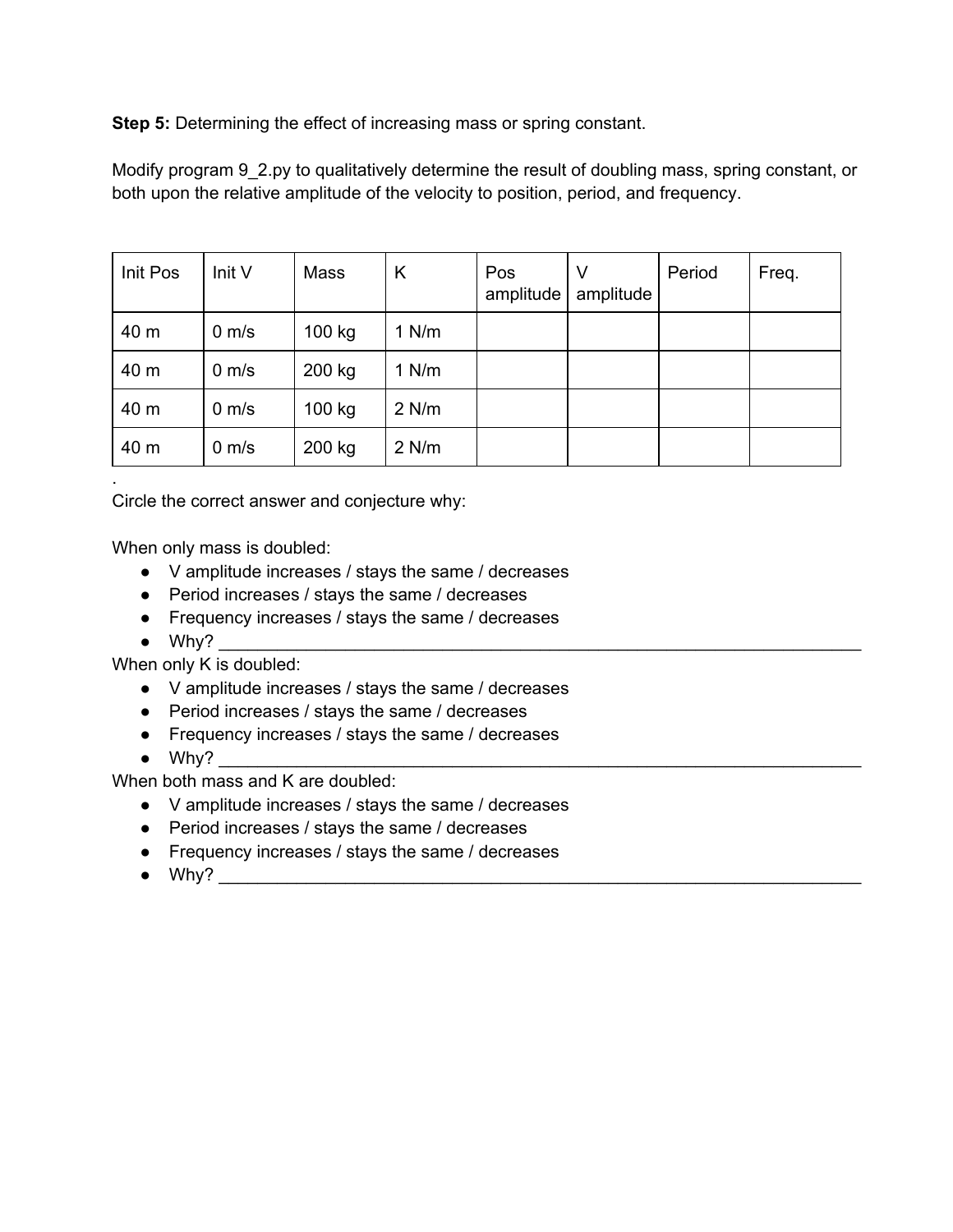#### Part 4: Phase

**Step 1: Watch video 9-4** 

Below is program 9-3.py from that video.

```
clear()
k, m = 1.0, 100.0
t, dt = 0, 1.0v_, pos = 4, 0
while t < 200:
 dot(t, pos, red)
 dot(t, v*10, blue)
  a = -pos * k/mv = v + a * dtpos = pos + v * dtt = t + dt
```
**Step 2:** Predict which of the these plots corresponds with the output of program 9-3. Circle your selection and indicate for each of the 4 plots why you selected (or did not select) it.



**Step 3:** Validate your prediction by running program 9-3.py and indicate any misconceptions that led to an error in Step 2.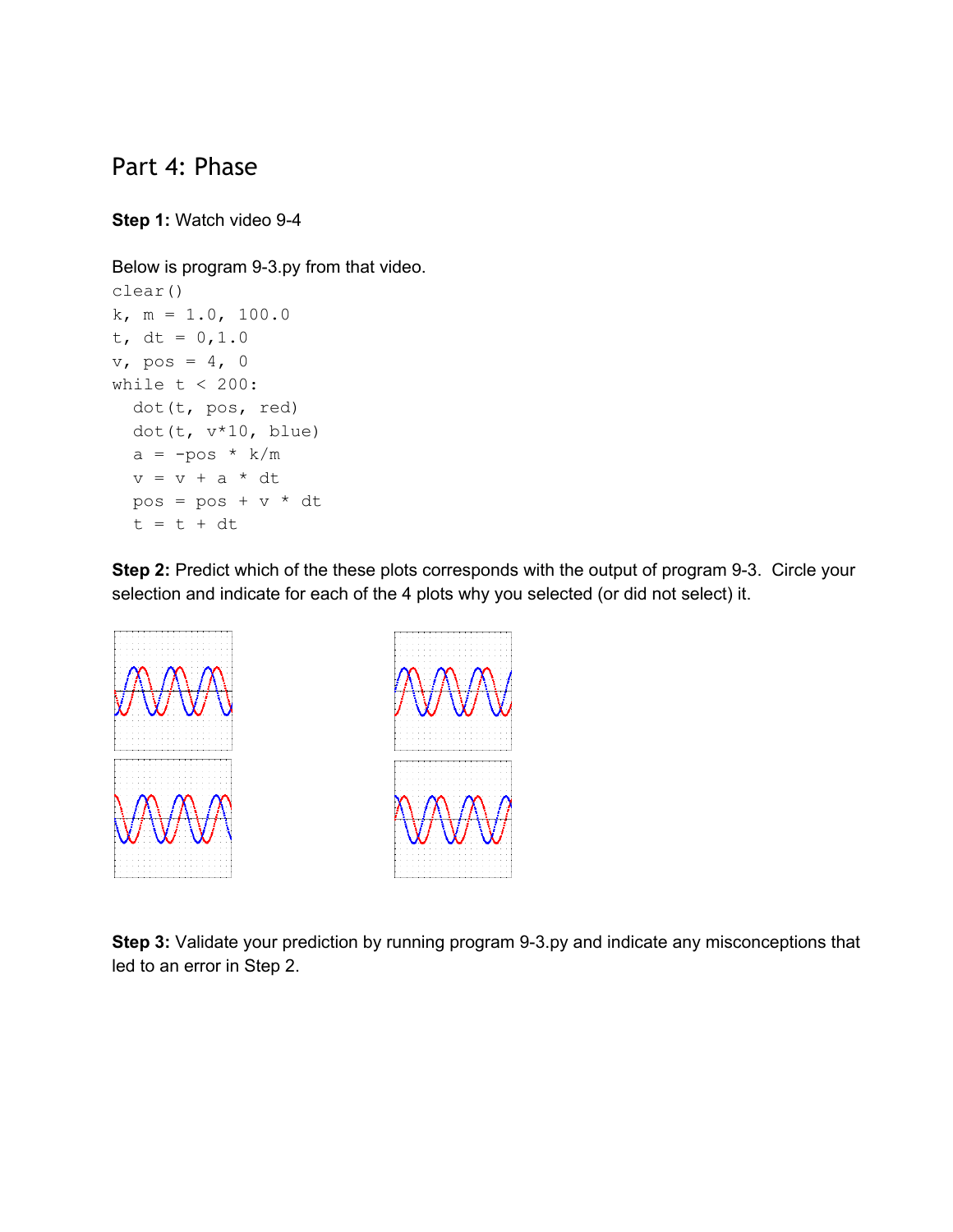### Part 5: Phase plots

```
Step 1: Watch video 9-5
```
Below is program 9-4.py from that video.

```
clear()
k, m = 1.0, 100.0
t, dt = 0, 1.0v, \text{pos} = 4, 0while t < 200:
 dot(60+v*10, pos) # (v*10,p) translated to the right by 60
  a = -pos * k/mv = v + a * dtpos = pos + v * dtt = t + dt
```
**Step 2:** Predict which of the these plots corresponds with the output of program 9-4.py. For reference, we added a vertical line at column 60. Circle your selection, and indicate for each of the plots why you selected (or did not select) it.



**Step 3:** Validate your prediction by running program 9-4.py and indicate any misconceptions that led to an error in Step 2.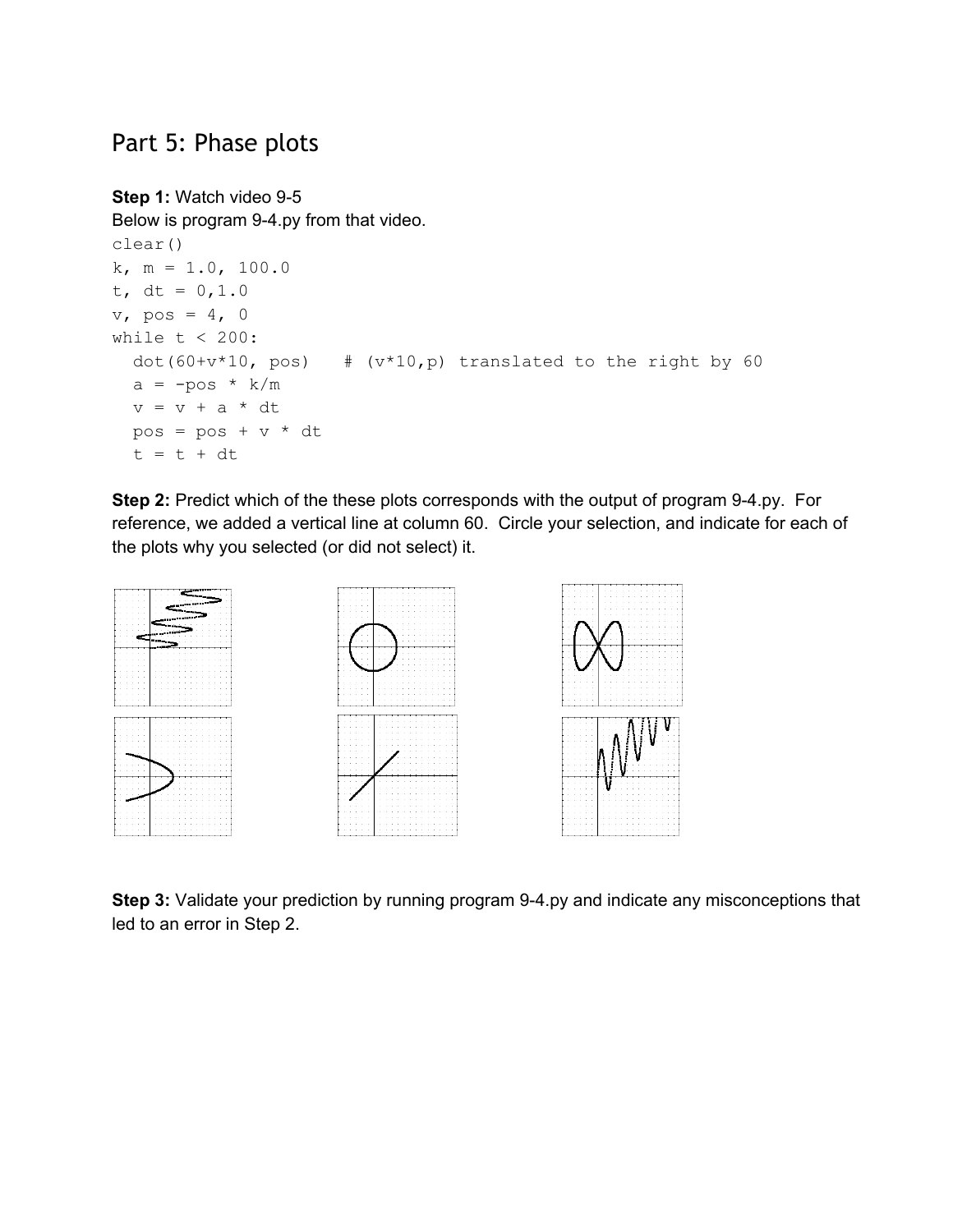# Part 6: Analysis

**Step 1:** watch video 9-6

• Students in the non-calculus physics course may skip the last section "With Calculus This Makes Sense" starting at time 5:51.

**Step 2:** Using the mathematical analysis from the videos, analytically determine frequency, and period for the following and compare with simulated results from Part 3.

| Init Pos | Init V          | Mass   | Κ       | Period | Frequency |
|----------|-----------------|--------|---------|--------|-----------|
| 40 m     | $0 \text{ m/s}$ | 100 kg | $1$ N/m |        |           |
| 40 m     | $0 \text{ m/s}$ | 200 kg | $1$ N/m |        |           |
| 40 m     | $0 \text{ m/s}$ | 100 kg | $2$ N/m |        |           |
| 40 m     | $0 \text{ m/s}$ | 200 kg | $2$ N/m |        |           |

For reference, two key slides from video 9-4 are duplicated below.:

#### Solving for period without calculus  $Period = 63s$

- Assertion:
	- $P(t) = B \sin \omega t$
	- $\cdot$  V(t) = C cos  $\omega t$
- Omega (frequency multiplier)
	- Recall that frequency
		- Should increase if k increases • Should decrease if m increases
	- Actually..

$$
\bullet \ \omega^2 = \frac{k}{2}
$$

 $\boldsymbol{m}$ - Therefore

• 
$$
\omega = \sqrt{\frac{k}{m}} = \sqrt{\frac{1}{100}} = \frac{1}{10}
$$

Solving for period  
\n
$$
\frac{2\pi}{\omega} = \frac{2\pi}{\frac{1}{10}} = 20\pi = 63s
$$



 $\text{clear}()$ 

```
k, m = 1.0, 100.0t, dt = 0, 1, 0v, pos = 4, 0while t < 200:
 dot (t, pos, red)
 dot(t, v*10, blue)a = -pos * k/mv = v + a * dtpos = pos + v * dtt = t + dt
```